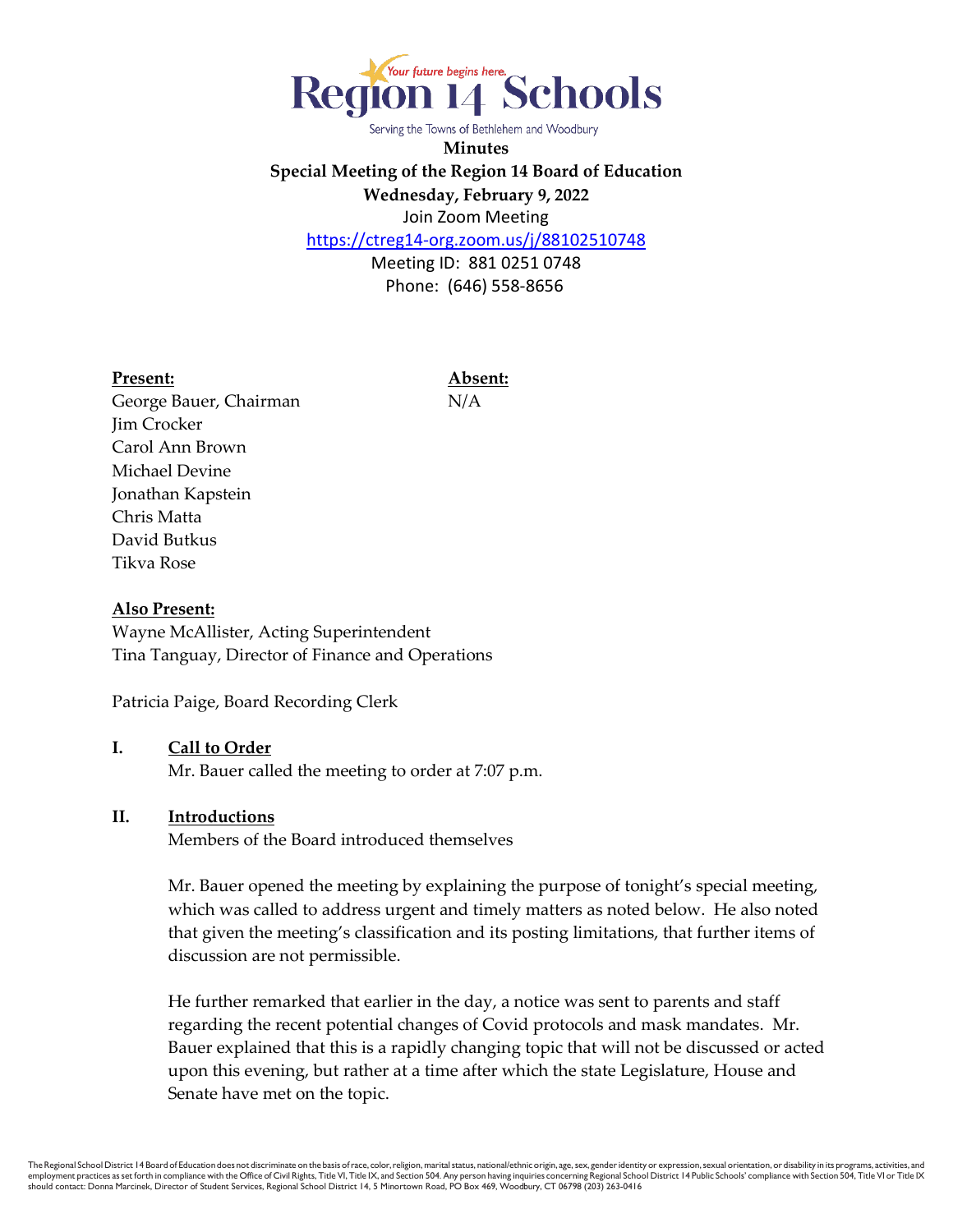### **VII. Privilege of the Floor** N/A

### **VIII. Old Business**

A. Woodbury Registrars of Voters/Election Polling Locations MoU Conversations continued from prior board meetings. The Woodbury Registrars' of Voters solicited the board requesting usage of the cafeterias at Woodbury Middle School and Mitchell Elementary School for all General Elections and Primaries (federal, state, or municipal). A MoU was drafted and reviewed by both the board's and town's attorneys and was provided to members and the acting superintendent for consideration. There were several changes made to the original draft that were examined.

Mr. Bauer raised concerns regarding language pertaining to election dates during the school year and the town's ability to provide timely notification, which he said was critical. The region must receive enough notice to look at the school calendar in order to accommodate any potential elections. Ms. Manzi-Platt indicated that all dates are set by the secretary of state's office and receipt of those dates could not be guaranteed, but typically are received in December.

Other considerations discussed was the need to have the hours of use defined in the MoU, the September date of the municipal primary in odd years and its possible conflict with school being in session and whether or not the State of Connecticut has jurisdiction on the locations if a problem occurs.

# **MOTION**

Dave Butkus moved to approve the framework of the MoU as presented with final approval of MoU subject to review by the district's attorney and the town's approval once the plan is finalized; seconded by Jim Crocker; amended to include hours of usage as 4:30 a.m. to 12:00 a.m. on the date of the election; all in favor; none opposed; motion carried unanimously.

The board is in favor of making this happen however, the details "to be determined" and final MoU will require the approval of the board once the town has agreed on the plan.

# B. Superintendent Search Consultant

Mr. Bauer started the discussions with a brief history of the process indicating that three firms were identified through a formal bid process to assist the Board of Education with their search for a new superintendent, CABE, CES, and NESDEC. Two were considered as the most viable; reference checks were also conducted by the board. Once a firm is identified, the board will develop a detailed plan and timeline for working with the search firm to present to the public.